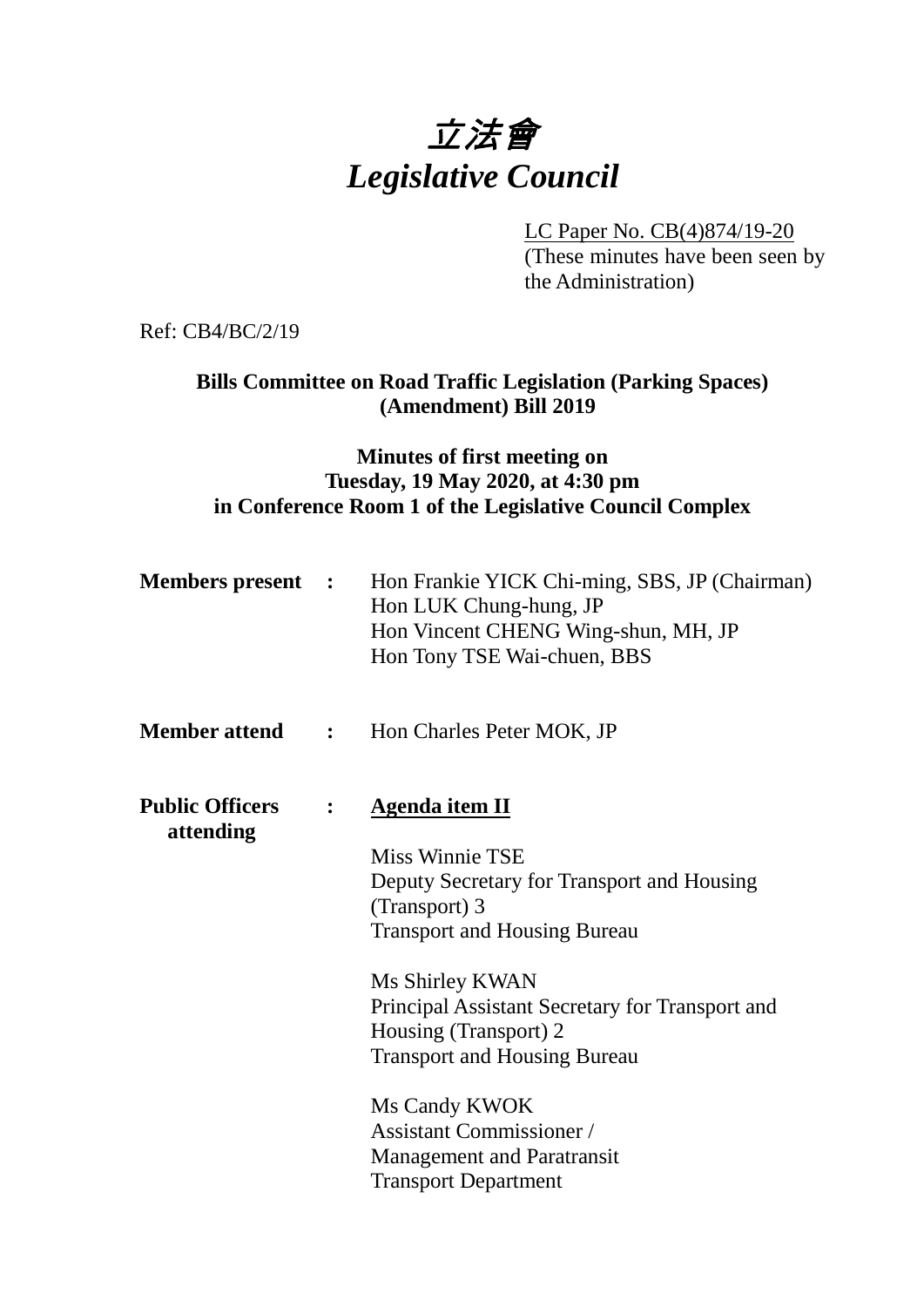|                             | Mr Ken WONG<br><b>Chief Transport Officer /</b><br><b>Transport Facilities Management</b><br><b>Transport Department</b> |
|-----------------------------|--------------------------------------------------------------------------------------------------------------------------|
|                             | Mr Alan CHONG<br><b>Senior Government Counsel</b><br>Department of Justice                                               |
| <b>Clerk in attendance:</b> | Ms Sophie LAU<br>Chief Council Secretary (4)2                                                                            |
| <b>Staff in attendance:</b> | Miss Joyce CHAN<br><b>Assistant Legal Adviser 1</b>                                                                      |
|                             | Ms Angela CHU<br>Senior Council Secretary (4)2                                                                           |
|                             | Miss Mandy LAM<br>Legislative Assistant (4)2                                                                             |

#### **I. Election of Chairman**

Mr Frankie YICK, the member who had the highest precedence among members of the Bills Committee present at the meeting, presided over the election of the Chairman of the Bills Committee. He invited nominations for the chairmanship.

2. Mr LUK Chung-hung nominated Mr Frankie YICK and the nomination was seconded by Mr Vincent CHENG. Mr Frankie YICK accepted the nomination. There being no other nominations, Mr Frankie YICK was declared Chairman of the Bills Committee.

3. Members decided that there was no need to elect a Deputy Chairman for the Bills Committee.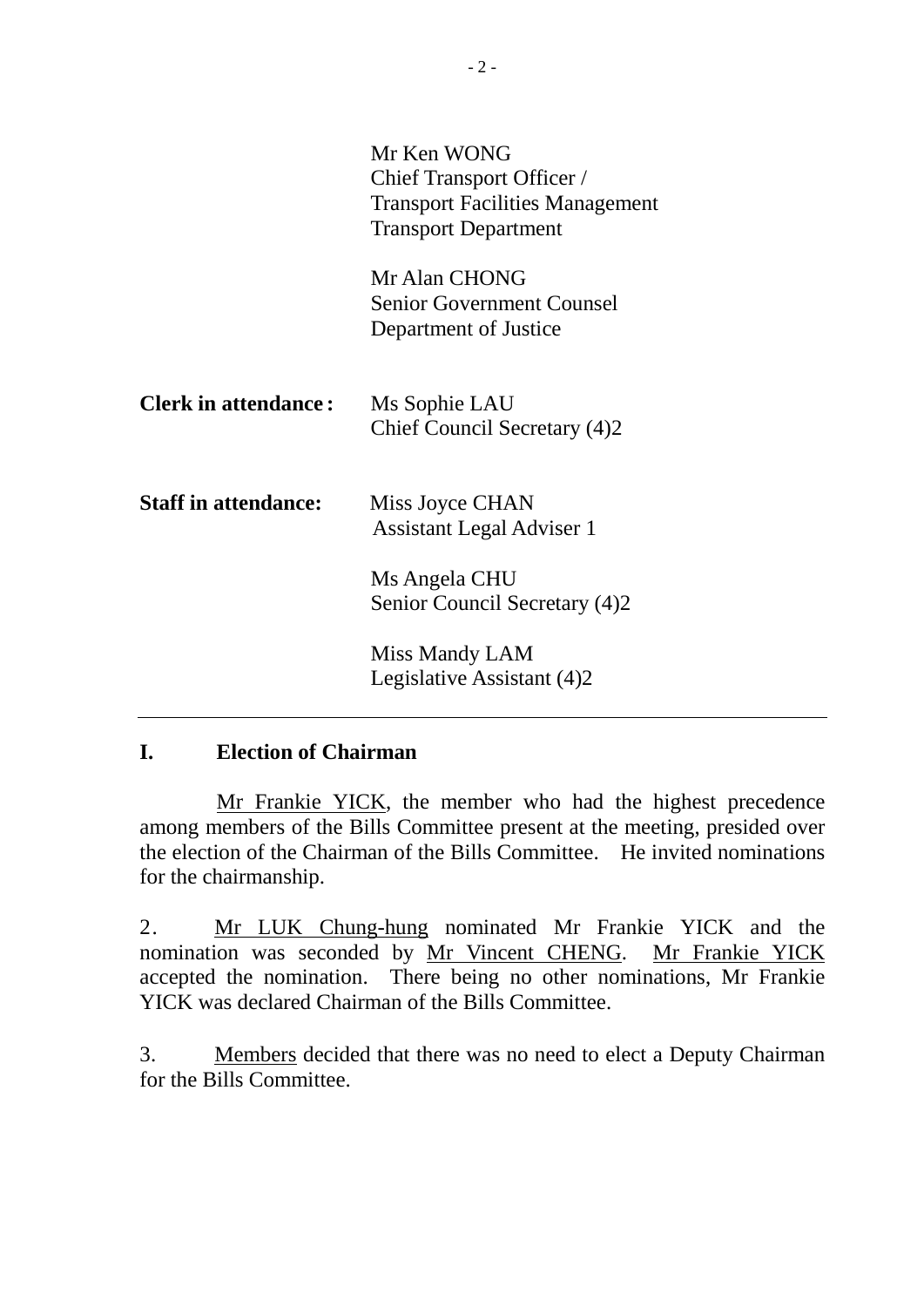Action

#### **II. Meeting with the Administration** (File Ref: THB(T)CR 30/5591/75, LC Paper Nos. CB(3)130/19-20, LS22/19-20, CB(4)564/19-20(01)-(04))

4. The Bills Committee deliberated (index of proceedings in the **Annex**).

Legislative timetable

5. The Bills Committee completed clause-by-clause examination of the Bill. The Administration indicated that it would propose amendments to the Bill which would be circulated to members when ready, and would provide the proposed date of resumption of the Second Reading debate on the Bill later.

> (*Post-meeting note*: The amendments proposed by the Administration to the Bill were circulated to members vide LC Paper No. CB(4)656/19-20(01) on 1 June 2020.)

## **III. Any other business**

6. There being no other business, the meeting ended at 6:26 pm.

Council Business Division 4 Legislative Council Secretariat 26 August 2020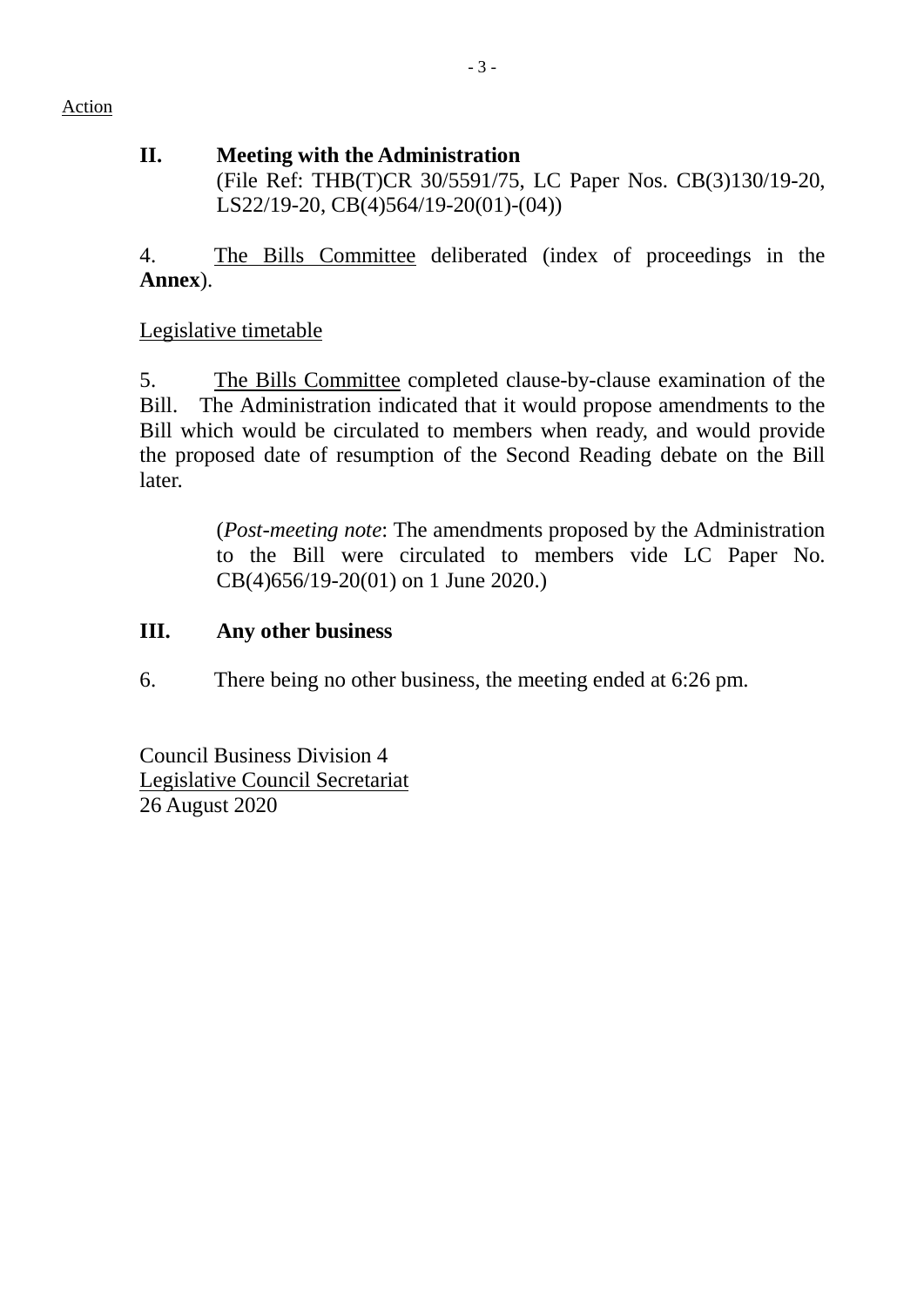#### **Annex**

#### **Bills Committee on Road Traffic Legislation (Parking Spaces) (Amendment) Bill 2019**

#### **Proceedings of the first meeting Tuesday, 19 May 2020, at 4:30 pm in Conference Room 1 of the Legislative Council Complex**

| marker                                                                                               |                                                                                                                                                                                                                                                                                                                                                                                                                                                                                                                                                                                                                                                                                                                                                                                                                                                                                                                                                                                                                                                                                                                                                                                                                                                                                                                                                                                                                                                                          |  |
|------------------------------------------------------------------------------------------------------|--------------------------------------------------------------------------------------------------------------------------------------------------------------------------------------------------------------------------------------------------------------------------------------------------------------------------------------------------------------------------------------------------------------------------------------------------------------------------------------------------------------------------------------------------------------------------------------------------------------------------------------------------------------------------------------------------------------------------------------------------------------------------------------------------------------------------------------------------------------------------------------------------------------------------------------------------------------------------------------------------------------------------------------------------------------------------------------------------------------------------------------------------------------------------------------------------------------------------------------------------------------------------------------------------------------------------------------------------------------------------------------------------------------------------------------------------------------------------|--|
| Agenda Item I – Election of Chairman                                                                 |                                                                                                                                                                                                                                                                                                                                                                                                                                                                                                                                                                                                                                                                                                                                                                                                                                                                                                                                                                                                                                                                                                                                                                                                                                                                                                                                                                                                                                                                          |  |
| $000550 -$<br>Mr Frankie YICK                                                                        | <b>Election of Chairman</b>                                                                                                                                                                                                                                                                                                                                                                                                                                                                                                                                                                                                                                                                                                                                                                                                                                                                                                                                                                                                                                                                                                                                                                                                                                                                                                                                                                                                                                              |  |
| 000627<br>Mr LUK Chung-hung                                                                          |                                                                                                                                                                                                                                                                                                                                                                                                                                                                                                                                                                                                                                                                                                                                                                                                                                                                                                                                                                                                                                                                                                                                                                                                                                                                                                                                                                                                                                                                          |  |
| Agenda Item II - Meeting with the Administration                                                     |                                                                                                                                                                                                                                                                                                                                                                                                                                                                                                                                                                                                                                                                                                                                                                                                                                                                                                                                                                                                                                                                                                                                                                                                                                                                                                                                                                                                                                                                          |  |
| $000628 -$<br>Chairman                                                                               | Briefing by the Administration on the Road Traffic                                                                                                                                                                                                                                                                                                                                                                                                                                                                                                                                                                                                                                                                                                                                                                                                                                                                                                                                                                                                                                                                                                                                                                                                                                                                                                                                                                                                                       |  |
| 001358<br>Administration                                                                             | Legislation (Parking Spaces) (Amendment) Bill<br>2019 ("the Bill")                                                                                                                                                                                                                                                                                                                                                                                                                                                                                                                                                                                                                                                                                                                                                                                                                                                                                                                                                                                                                                                                                                                                                                                                                                                                                                                                                                                                       |  |
| $001359 -$<br>Chairman<br>003431<br>Mr Tony TSE<br>Administration<br>in future.<br>(a)<br>(b)<br>(c) | Noting that the new generation of parking meters<br>would enable a wide range of new features, Mr<br>TSE enquired about details of those features and<br>whether the system could support functions like<br>issuance of electronic penalty tickets for prolonged<br>parking and be equipped with charging facilities<br>for electric vehicles. He urged the Administration<br>to be forward thinking and allow flexibility in the<br>legislation to cater for technological advancements<br>The Administration advised that the new parking<br>system would have the following new features:<br>acceptance of multiple electronic payment<br>means for paying parking fees including<br>stored value facilities, contactless credit<br>cards and so forth;<br>acceptance of remote payment of parking<br>fees through a mobile application; and<br>use of space sensors to detect occupation of<br>on-street metered parking spaces.<br>On issuing electronic penalty tickets through a<br>mobile application, the Administration advised that<br>the space sensors to be installed at parking meters<br>would not collect personal data of individual<br>motorists or vehicle identification number, hence it<br>would not be feasible to issue penalty tickets via<br>such means. As regards charging facilities for<br>electric vehicles, the electricity consumption<br>would be huge and exceed the power limit of<br>parking meters. It might also increase demand |  |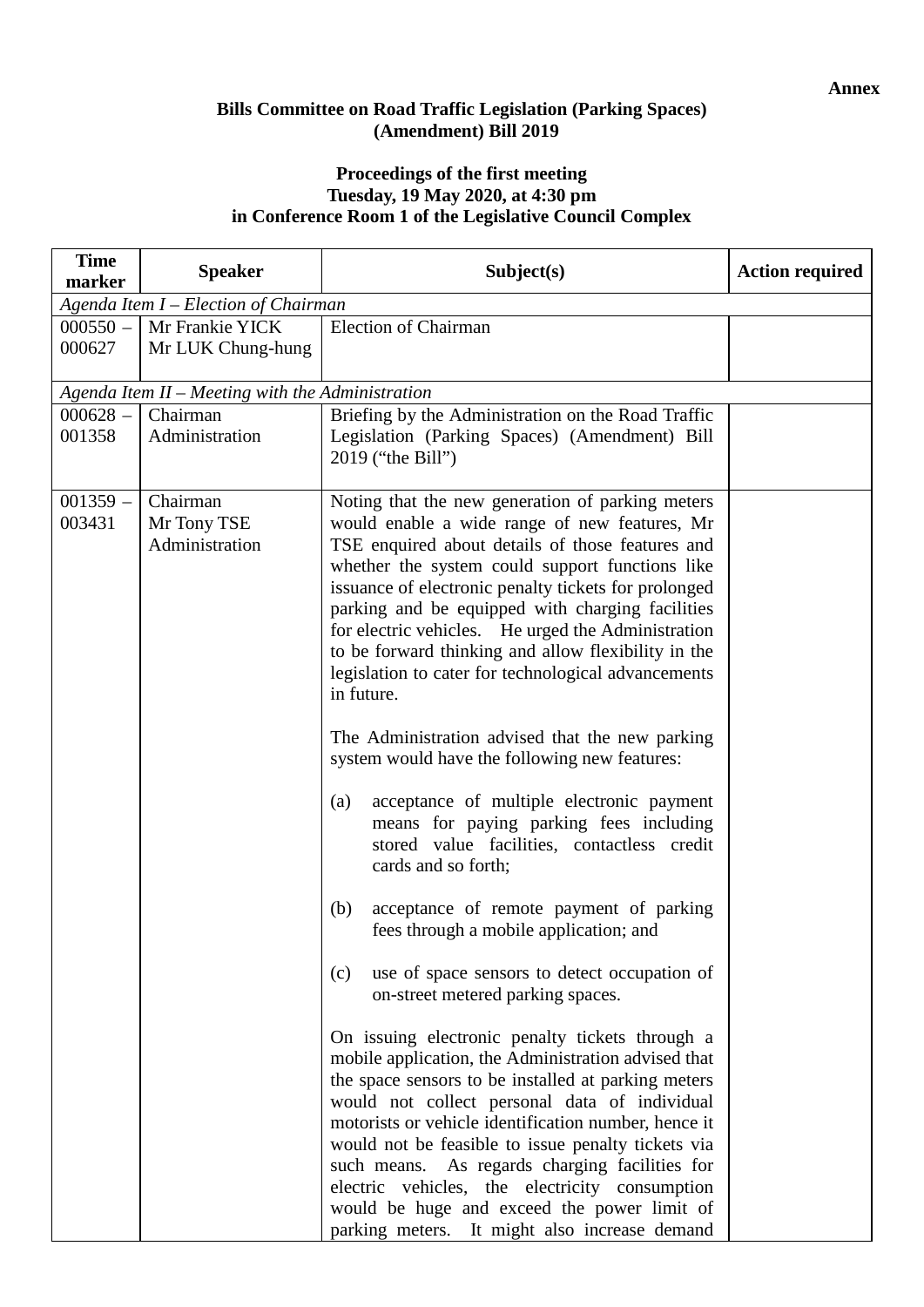| <b>Time</b><br>marker | <b>Speaker</b>                   | Subject(s)                                                                                                                                                                                                                                                                                                                                                                                                                                                                             | <b>Action required</b> |
|-----------------------|----------------------------------|----------------------------------------------------------------------------------------------------------------------------------------------------------------------------------------------------------------------------------------------------------------------------------------------------------------------------------------------------------------------------------------------------------------------------------------------------------------------------------------|------------------------|
|                       |                                  | for metered parking spaces and adversely affect<br>their turnover.                                                                                                                                                                                                                                                                                                                                                                                                                     |                        |
| $003432 -$            | Chairman                         | Mr MOK asked if -                                                                                                                                                                                                                                                                                                                                                                                                                                                                      |                        |
| 005625                | Mr Charles MOK<br>Administration | it was necessary to amend existing legislation<br>(a)<br>should new payment methods emerge in<br>future;                                                                                                                                                                                                                                                                                                                                                                               |                        |
|                       |                                  | available<br>(b)<br>details were<br>the<br>any<br><sub>on</sub><br>arrangement for remote payment via a<br>mobile application and whether this function<br>could facilitate collection of useful data for<br>managing on-street parking spaces;                                                                                                                                                                                                                                        |                        |
|                       |                                  | the space sensors could detect unlawful<br>(c)<br>occupation of on-street parking spaces; and                                                                                                                                                                                                                                                                                                                                                                                          |                        |
|                       |                                  | the acceptance of multiple electronic<br>(d)<br>payment means could be extended to other<br>public transport services.                                                                                                                                                                                                                                                                                                                                                                 |                        |
|                       |                                  | The Administration advised that:                                                                                                                                                                                                                                                                                                                                                                                                                                                       |                        |
|                       |                                  | the Bill sought to amend the Road Traffic<br>(a)<br>Ordinance (Cap. 374) and the Road Traffic<br>(Parking) Regulations (Cap. 374C) to<br>empower the Commissioner for Transport to<br>approve by notice in the Gazette any<br>payment means for paying parking fees<br>instead of prescribing them by subsidiary<br>legislation. This arrangement would allow<br>greater flexibility for the Administration to<br>adopt any emerging payment methods in a<br>simple and direct manner; |                        |
|                       |                                  | (b)<br>a motorist could make remote payment via a<br>mobile application and the maximum parking<br>time will be limited to a total of two sessions<br>of the "longest parking period" of the parking<br>meter concerned;                                                                                                                                                                                                                                                               |                        |
|                       |                                  | information collected on the utilization and<br>(c)<br>turnover of on-street metered parking spaces<br>could facilitate the Administration to manage<br>on-street parking meters more effectively,<br>having regard to traffic conditions and the<br>demand for such parking spaces in different<br>It would also offer real-time<br>districts.<br>vacancy information to motorists via the<br>mobile application;                                                                     |                        |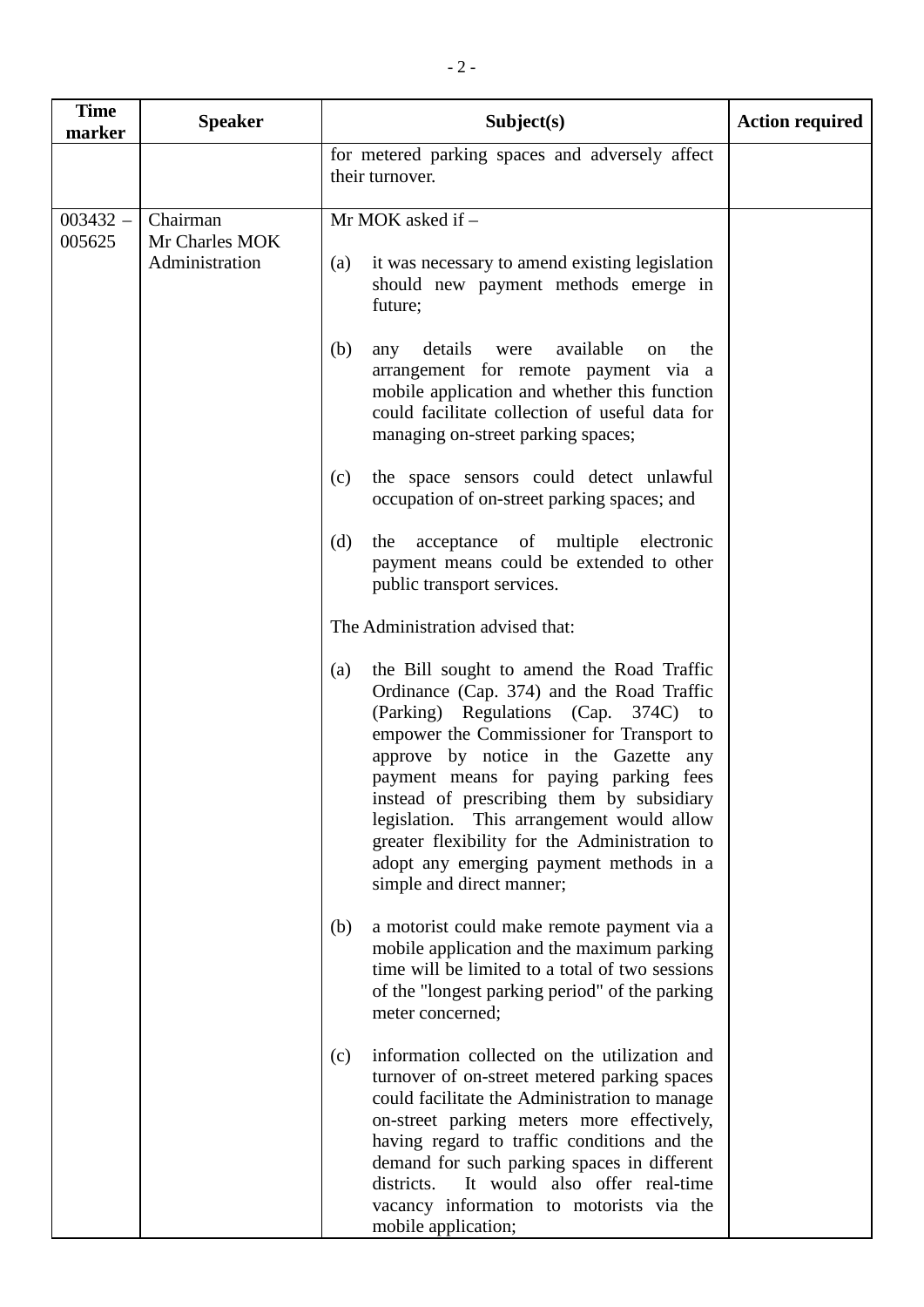| <b>Time</b><br>marker | <b>Speaker</b>                                                      | Subject(s)                                                                                                                                                                                                                                                                                                                                                                                                                                                                                                                                                                                                                                                                    | <b>Action required</b> |
|-----------------------|---------------------------------------------------------------------|-------------------------------------------------------------------------------------------------------------------------------------------------------------------------------------------------------------------------------------------------------------------------------------------------------------------------------------------------------------------------------------------------------------------------------------------------------------------------------------------------------------------------------------------------------------------------------------------------------------------------------------------------------------------------------|------------------------|
|                       |                                                                     | (d)<br>Transport Department ("TD") was<br>the<br>conducting trials to ascertain the space<br>sensors' ability to detect miscellaneous items<br>placed at on-street metered parking spaces.<br>In any event, the management, operation and<br>maintenance contractor engaged by TD<br>would conduct on-site inspections regularly<br>as per the established practice and would<br>refer cases of unlawful occupation of<br>on-street metered parking spaces to relevant<br>government departments for follow-up; and<br>the Administration would keep an open mind<br>(e)<br>on the adoption of emerging electronic<br>payment methods for other public transport<br>services. |                        |
| $005626 -$<br>005707  | Chairman                                                            | The Chairman remarked that by varying the<br>"longest parking period" of parking meters in<br>different districts, parking spaces could<br>be<br>optimally utilized having regard to their usage and<br>occupancy situations.                                                                                                                                                                                                                                                                                                                                                                                                                                                 |                        |
|                       |                                                                     | Clause-by-clause examination of Road Traffic Legislation (Parking Spaces) (Amendment) Bill 2019                                                                                                                                                                                                                                                                                                                                                                                                                                                                                                                                                                               |                        |
| $005708 -$<br>010056  | Chairman<br>Administration                                          | <b>Part 1 – Preliminary</b>                                                                                                                                                                                                                                                                                                                                                                                                                                                                                                                                                                                                                                                   |                        |
|                       |                                                                     | Clause $1$ – Short title and commencement                                                                                                                                                                                                                                                                                                                                                                                                                                                                                                                                                                                                                                     |                        |
|                       |                                                                     | Members raised no questions.                                                                                                                                                                                                                                                                                                                                                                                                                                                                                                                                                                                                                                                  |                        |
| $010057 -$<br>012548  | Chairman<br>Administration<br>Mr Tony TSE<br><b>Assistant Legal</b> | Part 2 - Amendments to Road<br><b>Traffic</b><br>Ordinance<br>Clause 2 – Road Traffic Ordinance amended                                                                                                                                                                                                                                                                                                                                                                                                                                                                                                                                                                       |                        |
|                       | Adviser ("ALA")                                                     | Mr TSE enquired about the number of parking<br>meters to be installed and whether one parking<br>meter could manage more than two parking spaces<br>so that the number of parking meters could be<br>trimmed down. He also expressed concern about<br>difficulties, in terms of enforcement, in identifying<br>vehicles which had been parked for more than 24<br>hours continuously at a parking space.                                                                                                                                                                                                                                                                      |                        |
|                       |                                                                     | The Administration advised that some 9700<br>parking meters which were approaching their<br>serviceable life would be replaced and some new<br>metered parking spaces had been identified,<br>amounting to the installation of 12 000 parking                                                                                                                                                                                                                                                                                                                                                                                                                                 |                        |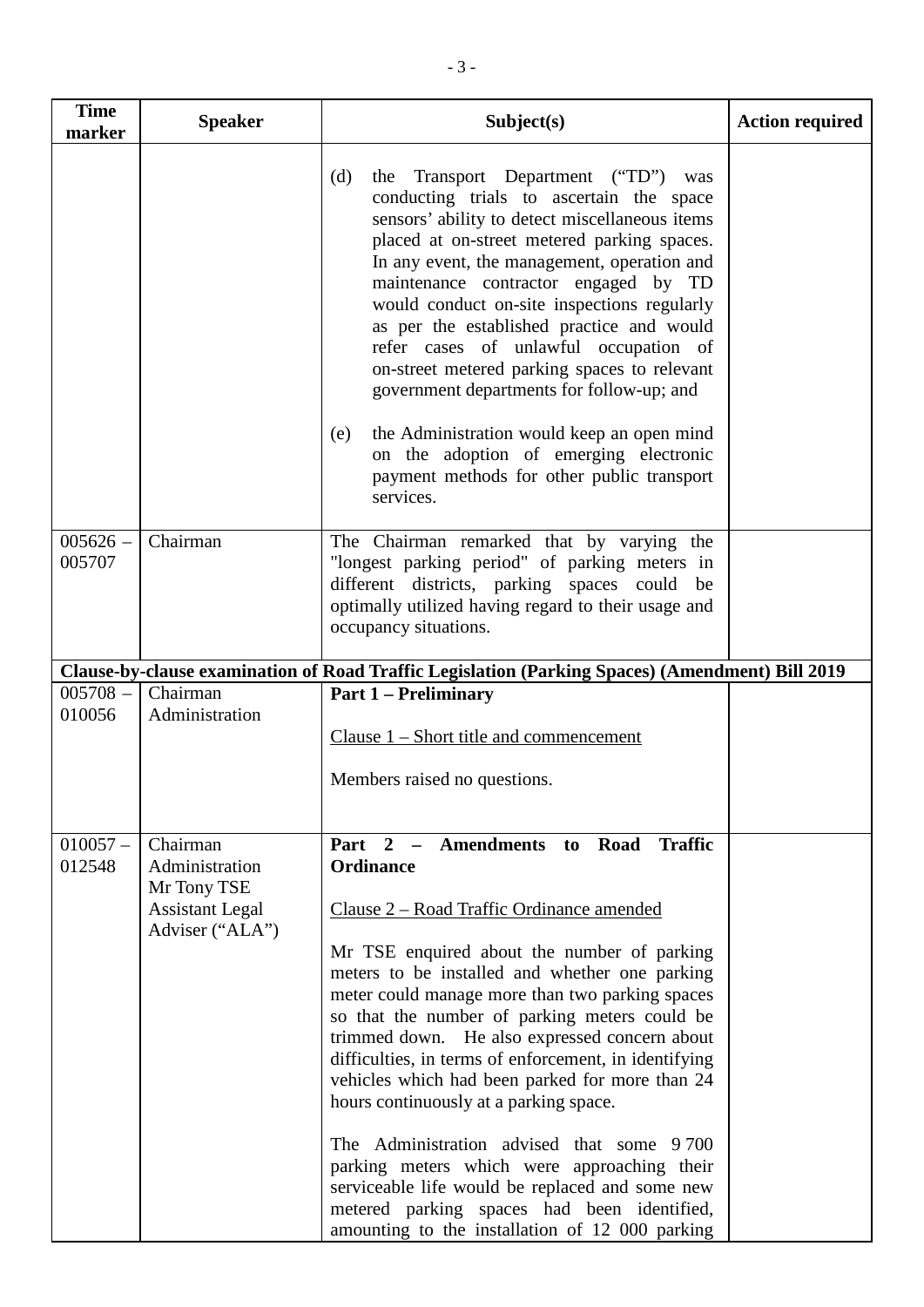| <b>Time</b><br>marker | <b>Speaker</b> | Subject(s)                                                                                                                                                                                                                                                                                                                                                                                                                                                                                                                        | <b>Action required</b> |
|-----------------------|----------------|-----------------------------------------------------------------------------------------------------------------------------------------------------------------------------------------------------------------------------------------------------------------------------------------------------------------------------------------------------------------------------------------------------------------------------------------------------------------------------------------------------------------------------------|------------------------|
|                       |                | meters. TD had conducted a trial on using one<br>parking meter to manage four instead of two<br>parking spaces, but the result was not satisfactory.<br>On enforcement, TD would share with the Hong<br>Kong Police Force ("HKPF") periodic reports<br>generated by the system on the occupancy and<br>payment status of parking meters for their<br>reference. Subject to manpower deployment and<br>enforcement priorities, it might be possible for<br>HKPF to use the information for taking targeted<br>enforcement actions. |                        |
|                       |                | Clause 3 – Section 2 amended (interpretation)                                                                                                                                                                                                                                                                                                                                                                                                                                                                                     |                        |
|                       |                | Mr TSE enquired about the definition and<br>application of the "pay and display machine". He<br>also suggested the issuance of electronic tickets<br>instead of printed tickets.                                                                                                                                                                                                                                                                                                                                                  |                        |
|                       |                | The Administration explained that no pay and<br>display machines were being in use in Hong Kong.<br>Relevant provisions were maintained and updated<br>in the current legislative exercise merely to cater<br>for the possible adoption of pay and display<br>machines in Hong Kong in future.                                                                                                                                                                                                                                    |                        |
|                       |                | ALA enquired about the definitions of the terms<br>"parking space" and "parking spaces in a parking<br>place" under the Bill.                                                                                                                                                                                                                                                                                                                                                                                                     |                        |
|                       |                | On the difference in usage between the two terms<br>under the Bill, the Administration explained that it<br>was common for a parking place to comprise<br>several parking spaces. Unlike a parking meter, a<br>pay and display machine was installed for use in<br>connection with multiple parking spaces within the<br>same parking place. It was appropriate to use "a<br>parking space within a parking place" to accurately<br>reflect the nature and the anticipated operation<br>mode of pay and display machines.         |                        |
|                       |                | Clause 4 - Section 12 amended (regulation of<br>parking of vehicles)                                                                                                                                                                                                                                                                                                                                                                                                                                                              |                        |
|                       |                | The Chairman enquired about the meaning of<br>"card" under the Bill as the Bill proposed to allow<br>payment of parking fees by various electronic<br>means, including card. The Administration<br>advised that the term "card" was a generic term,<br>and its ordinary meaning applied to both the<br>existing legislation and the Bill.                                                                                                                                                                                         |                        |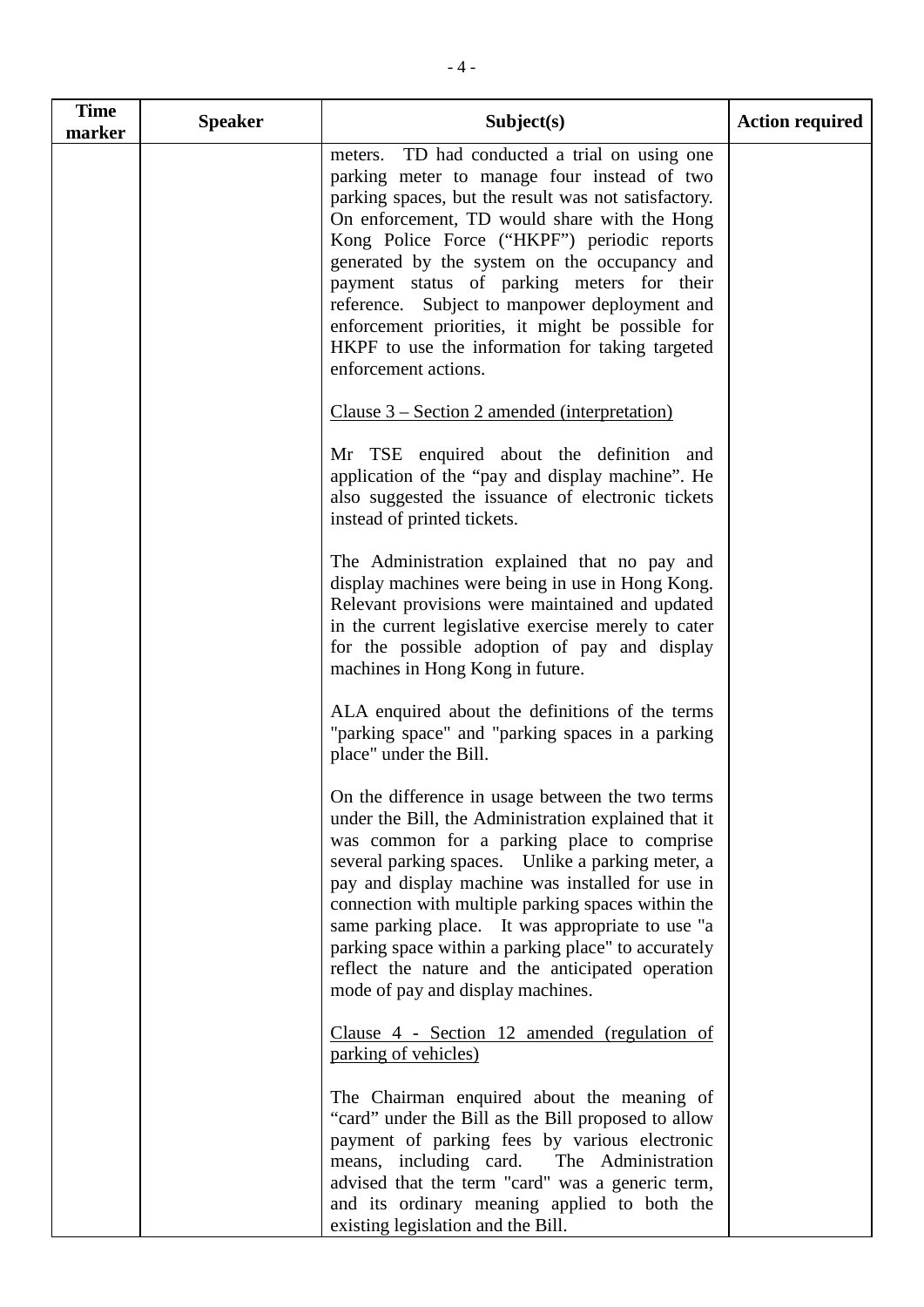| <b>Time</b><br>marker | <b>Speaker</b>             | Subject(s)                                                                                                                                                                                                                                                                                                                                                                                                                                                                                                                                                                                                                                                                                                                                                                                                                                                                                                                                                            | <b>Action required</b> |
|-----------------------|----------------------------|-----------------------------------------------------------------------------------------------------------------------------------------------------------------------------------------------------------------------------------------------------------------------------------------------------------------------------------------------------------------------------------------------------------------------------------------------------------------------------------------------------------------------------------------------------------------------------------------------------------------------------------------------------------------------------------------------------------------------------------------------------------------------------------------------------------------------------------------------------------------------------------------------------------------------------------------------------------------------|------------------------|
|                       |                            | Clause 5 - Section 111 amended (forgery of<br>documents)                                                                                                                                                                                                                                                                                                                                                                                                                                                                                                                                                                                                                                                                                                                                                                                                                                                                                                              |                        |
|                       |                            | Members raised no query.                                                                                                                                                                                                                                                                                                                                                                                                                                                                                                                                                                                                                                                                                                                                                                                                                                                                                                                                              |                        |
| $012549 -$<br>015228  | Chairman<br>Administration | Part 3 - Amendments to Road Traffic (Parking)<br><b>Regulations</b>                                                                                                                                                                                                                                                                                                                                                                                                                                                                                                                                                                                                                                                                                                                                                                                                                                                                                                   |                        |
|                       | <b>ALA</b><br>Mr Tony TSE  | Clause 6 - Road Traffic (Parking) Regulations<br>amended                                                                                                                                                                                                                                                                                                                                                                                                                                                                                                                                                                                                                                                                                                                                                                                                                                                                                                              |                        |
|                       |                            | Clause 7 - Regulation 2 amended (interpretation)                                                                                                                                                                                                                                                                                                                                                                                                                                                                                                                                                                                                                                                                                                                                                                                                                                                                                                                      |                        |
|                       |                            | Clause 8 - Regulation 11 amended (erection of<br>parking meters, etc.)                                                                                                                                                                                                                                                                                                                                                                                                                                                                                                                                                                                                                                                                                                                                                                                                                                                                                                |                        |
|                       |                            | Clause 9 - Regulation 12 repealed (parking cards)                                                                                                                                                                                                                                                                                                                                                                                                                                                                                                                                                                                                                                                                                                                                                                                                                                                                                                                     |                        |
|                       |                            | Members raised no questions on the above clauses.                                                                                                                                                                                                                                                                                                                                                                                                                                                                                                                                                                                                                                                                                                                                                                                                                                                                                                                     |                        |
|                       |                            | Clause 10 - Regulation 12AA added                                                                                                                                                                                                                                                                                                                                                                                                                                                                                                                                                                                                                                                                                                                                                                                                                                                                                                                                     |                        |
|                       |                            | ALA enquired about the arrangement regarding the<br>cessation of refund arrangements for parking cards<br>and the legal basis for the proposed change in<br>policy to impose a time limit on the existing refund<br>arrangement.                                                                                                                                                                                                                                                                                                                                                                                                                                                                                                                                                                                                                                                                                                                                      |                        |
|                       |                            | The Administration explained that parking cards<br>branded as e-Park Cards had ceased to be accepted<br>as payment means for using on-street parking<br>meters since 2003-2004.<br>From then on, the<br>Administration allowed refund arrangements for<br>holders of e-Park Cards. As only a small number<br>of refund requests were received in recent years<br>and the electronic readers which determined the<br>residual values of individual e-Park Cards were<br>approaching the end of their serviceable life, the<br>Administration considered it<br>appropriate to<br>announce the cessation of acceptance of refund<br>applications for e-Park Cards with effect from 1<br>January 2022. TD would step up publicity efforts<br>to inform the public of the cessation of refund<br>arrangements.<br>The Chairman suggested publicizing the cessation<br>of refund arrangements to motorists through<br>distributing leaflets at the Licensing Offices of TD. |                        |
|                       |                            | Clause 11 - Regulation 12A substituted                                                                                                                                                                                                                                                                                                                                                                                                                                                                                                                                                                                                                                                                                                                                                                                                                                                                                                                                |                        |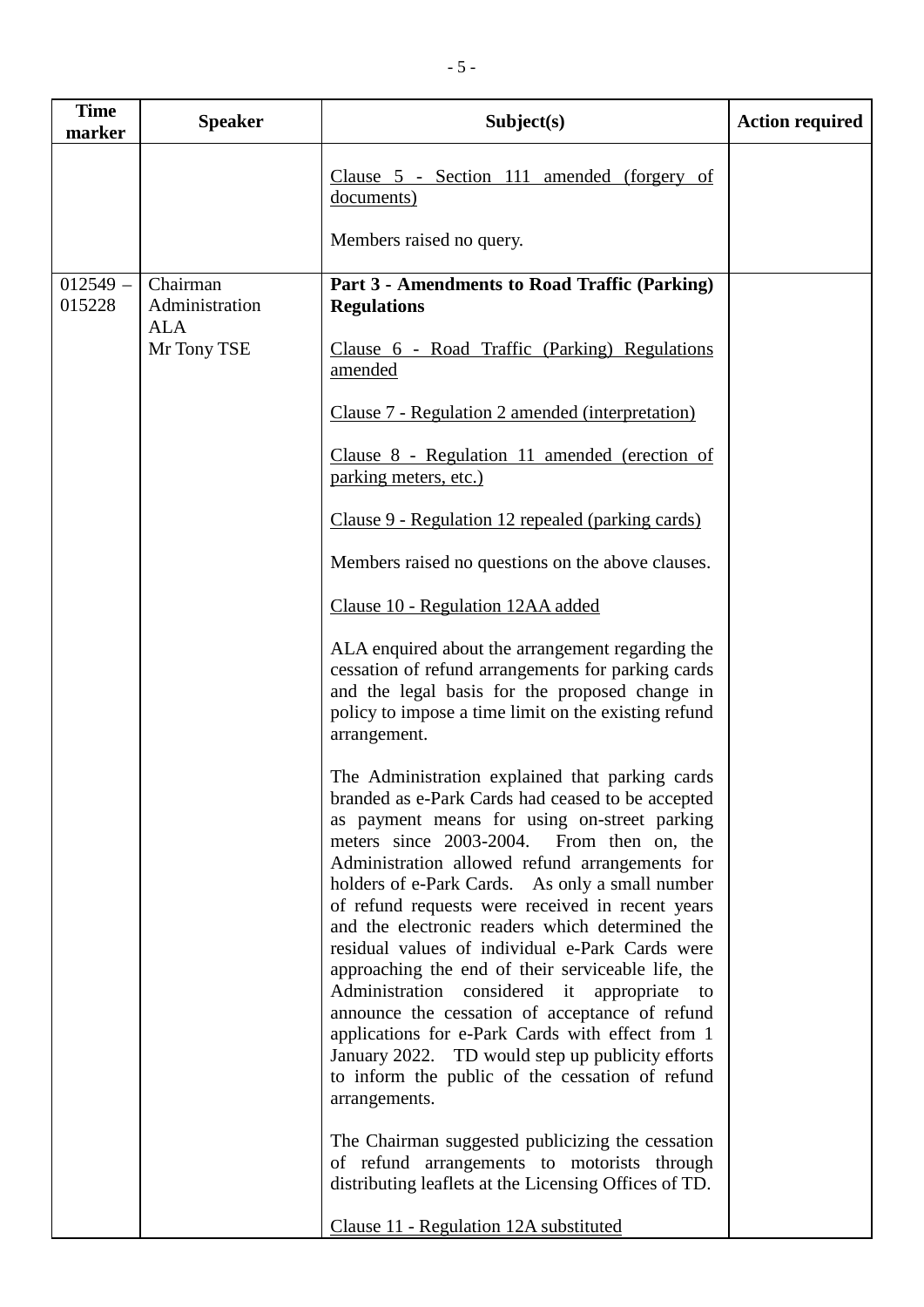| <b>Time</b><br>marker | <b>Speaker</b> | Subject(s)                                                                                                                                                                                                                                                                                                                                                                                                                                                                                                                                                                                                                                                                                                                                                                                                                                                                                                                                                                                                               | <b>Action required</b> |
|-----------------------|----------------|--------------------------------------------------------------------------------------------------------------------------------------------------------------------------------------------------------------------------------------------------------------------------------------------------------------------------------------------------------------------------------------------------------------------------------------------------------------------------------------------------------------------------------------------------------------------------------------------------------------------------------------------------------------------------------------------------------------------------------------------------------------------------------------------------------------------------------------------------------------------------------------------------------------------------------------------------------------------------------------------------------------------------|------------------------|
|                       |                | Clause 12 - Regulation 12B repealed (specification<br>of coins and conditions for operating parking<br><u>apparatus)</u>                                                                                                                                                                                                                                                                                                                                                                                                                                                                                                                                                                                                                                                                                                                                                                                                                                                                                                 |                        |
|                       |                | Clause 13 - Regulation 12D amended (offences<br>relating to parking cards and display tickets)                                                                                                                                                                                                                                                                                                                                                                                                                                                                                                                                                                                                                                                                                                                                                                                                                                                                                                                           |                        |
|                       |                | ALA sought clarification on whether the proposed<br>amendment to the heading of regulation 12D of the<br>Road Traffic (Parking) Regulations (Cap. 374C)<br>under clause $13(1)$ was intended to take effect<br>prior to the repeal of the whole of regulation<br>$12D(1)$ of Cap. 374C and the reasons for the<br>arrangement.                                                                                                                                                                                                                                                                                                                                                                                                                                                                                                                                                                                                                                                                                           |                        |
|                       |                | The Administration advised that the proposed<br>amendment to the heading of regulation 12D of<br>Cap. $374C$ under clause 13(1), i.e. replacing<br>"parking cards" by "payment means" was intended<br>to take effect on 1 May 2020 prior to the repeal of<br>the whole of regulation $12D(1)$ of Cap. 374C<br>under Clause $13(3)$ , which was proposed to take<br>effect on 1 January 2022. Such arrangement was<br>consistent with the objective of removing the<br>obsolete reference to "parking cards" without<br>affecting the continued operation of regulation<br>$12D(1)$ until "parking cards" ceased to exist. It<br>was considered that the term "payment means" was<br>a generic term covering any means of payment.<br>Furthermore, according to section 18 of the<br>Interpretation and General Clauses Ordinance<br>(Cap. 1), a section heading to any provision of an<br>Ordinance did not have any legislative effect and<br>did not in any way limit the interpretation of the<br>relevant Ordinance. |                        |
|                       |                | Mr TSE asked about the need to review the penalty<br>level (i.e. \$500) for offences relating to parking<br>The Administration advised that it had<br>cards.<br>maintained the penalty level to be on a par with<br>similar offences relating to display tickets under<br>the existing legislation. As there was no evidence<br>of a rising trend for relevant offences being<br>committed, the Administration did not see a need<br>to review the penalty level at present.<br>The<br>Administration added that a heavier penalty would<br>be imposed for offences relating to the operation of<br>a parking meter or a pay and display machine other<br>than by the use of an approved payment means.                                                                                                                                                                                                                                                                                                                  |                        |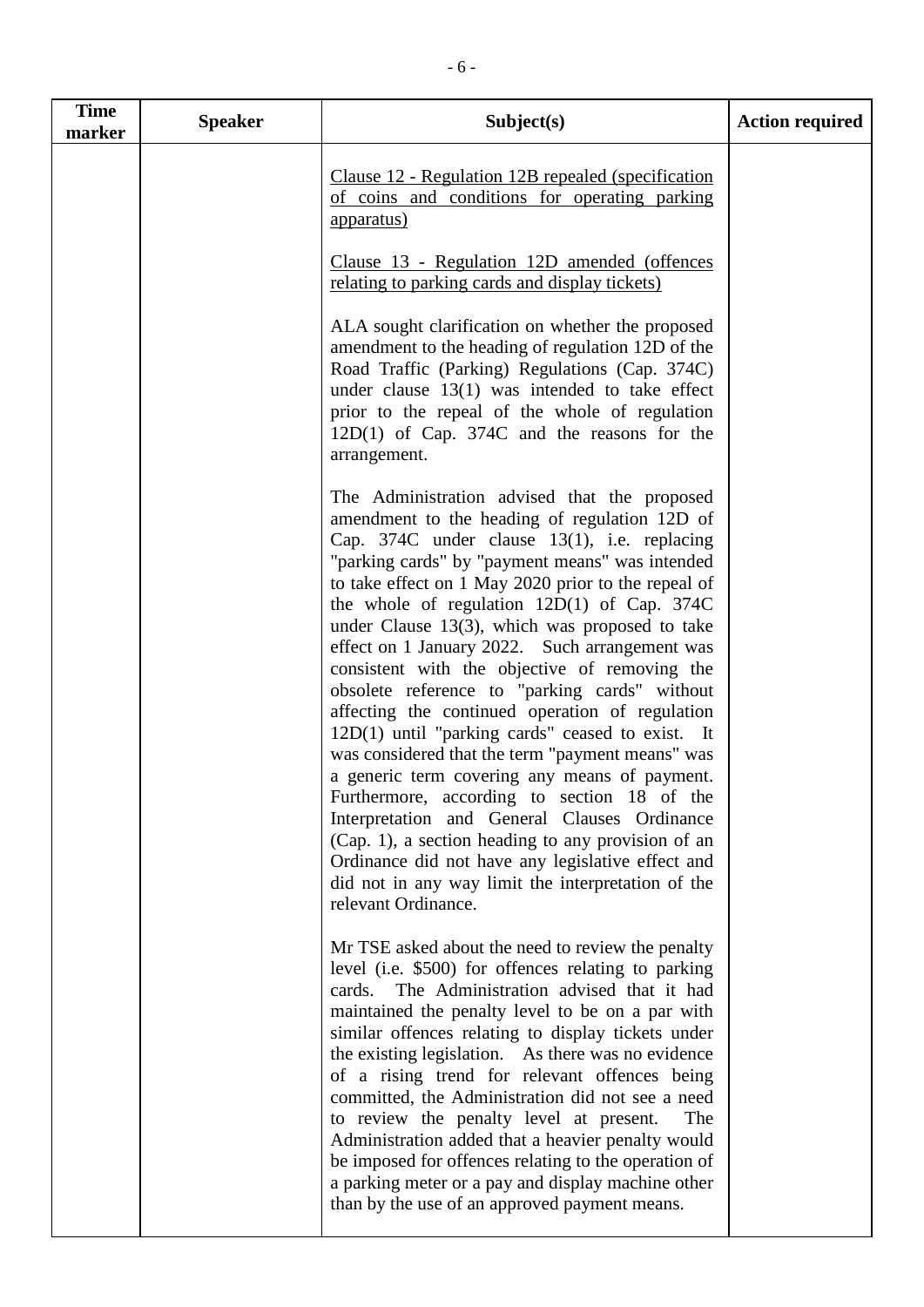| <b>Time</b><br>marker | <b>Speaker</b>             | Subject(s)                                                                                                                                                                                                                                                                                                                                                                                                                                                                                                                                           | <b>Action required</b> |
|-----------------------|----------------------------|------------------------------------------------------------------------------------------------------------------------------------------------------------------------------------------------------------------------------------------------------------------------------------------------------------------------------------------------------------------------------------------------------------------------------------------------------------------------------------------------------------------------------------------------------|------------------------|
|                       |                            | Clause 14 - Regulation 13 amended (interfering<br>with parking apparatus)                                                                                                                                                                                                                                                                                                                                                                                                                                                                            |                        |
|                       |                            | Clause 15 - Regulation 13A added                                                                                                                                                                                                                                                                                                                                                                                                                                                                                                                     |                        |
|                       |                            | Clause 16 - Schedule 1 amended (figures)                                                                                                                                                                                                                                                                                                                                                                                                                                                                                                             |                        |
|                       |                            | ALA enquired whether it was intended that the<br>proposed repeal of the definition of "card operated<br>parking meter" under regulation 2 of Cap. 374C<br>and the proposed amendment to add a new Figure<br>No. 18A to Schedule 1 to Cap. 374C would take<br>effect prior to the proposed repeal of Figure No. 18<br>in Schedule 1 to Cap. 374C and the reasons for the<br>arrangement.                                                                                                                                                              |                        |
|                       |                            | The Administration explained that the traffic sign<br>shown in Figure No. 18 might be used even though<br>the definition of "card operated parking meter" was<br>repealed. Figure No. 18 was needed for a certain<br>period because of the practical difficulty to replace<br>all existing traffic signs in one go.<br>It was<br>estimated that the replacement exercise would take<br>around two years to complete in mid-2022 and the<br>existing parking meters and the new parking<br>meters would co-exist for a period of around two<br>years. |                        |
|                       |                            | Clause 17 - Schedule 2 substituted                                                                                                                                                                                                                                                                                                                                                                                                                                                                                                                   |                        |
|                       |                            | Clause 18 - Schedule 5 repealed (conditions for<br>issue of parking cards)                                                                                                                                                                                                                                                                                                                                                                                                                                                                           |                        |
|                       |                            | Members raised no questions on the above clauses.                                                                                                                                                                                                                                                                                                                                                                                                                                                                                                    |                        |
| $015229 -$<br>015323  | Chairman<br>Administration | Part 4 - Repeal of Road Traffic (Parking)<br>(Approved Cards) Notice                                                                                                                                                                                                                                                                                                                                                                                                                                                                                 |                        |
|                       |                            | Clause 19 – Road Traffic (Parking) (Approved<br>Cards) Notice repealed                                                                                                                                                                                                                                                                                                                                                                                                                                                                               |                        |
|                       |                            | Members raised no query on the clause.                                                                                                                                                                                                                                                                                                                                                                                                                                                                                                               |                        |
| $015324 -$<br>015559  | Chairman<br>Administration | <b>Part 5 - Related Amendments</b><br>Division 1—Amendments to Fixed Penalty<br>(Traffic Contraventions) Ordinance                                                                                                                                                                                                                                                                                                                                                                                                                                   |                        |
|                       |                            | Clause 20 - Fixed Penalty (Traffic Contraventions)<br>Ordinance amended                                                                                                                                                                                                                                                                                                                                                                                                                                                                              |                        |
|                       |                            | Clause 21 - Section 2 amended (interpretation)                                                                                                                                                                                                                                                                                                                                                                                                                                                                                                       |                        |